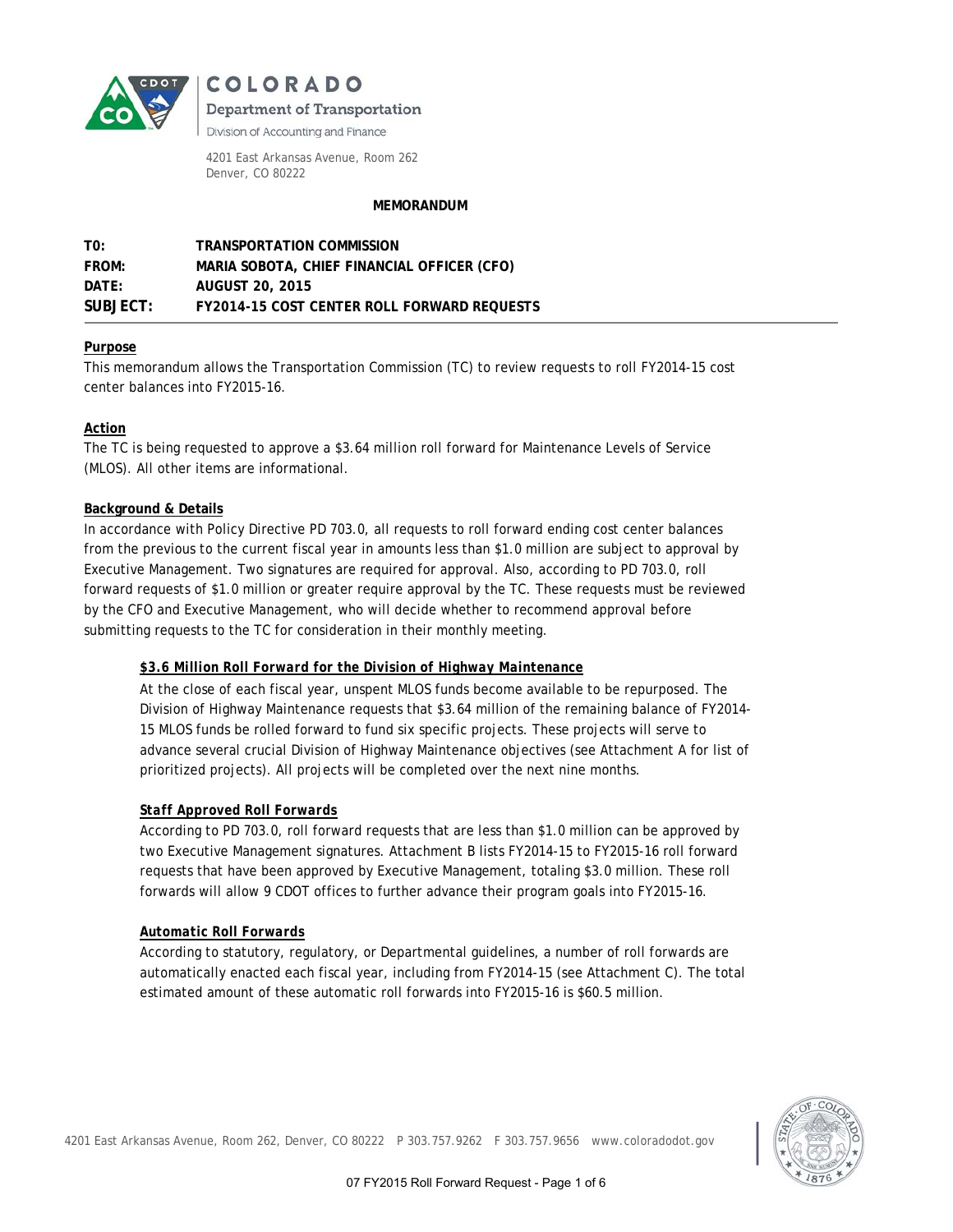# **Key Benefits**

Approval of the \$3.64 million roll forward will allow MLOS projects with positive cost-benefit ratios to make the Department more efficient, increase safety, and further increase compliance with regulations. Staff-approved and automatic roll forwards allow Departmental operations to continue uninterrupted while minimizing budget considerations.

## **Options and Recommendations**

- 1. Approve \$3.64 million roll forward request for Maintenance -- **STAFF RECOMMENDATION.**
- 2. Ask for more information on the prioritized projects for the \$3.64 million roll forward.

## **Next Steps**

With TC approval, the Office of Financial Management and Budget will enact the \$3.64 million roll forward request from Maintenance.

#### **Attachments**

- A: MLOS Priority Projects
- B: Staff Approved Roll Forwards
- C: Automatic Roll Forwards

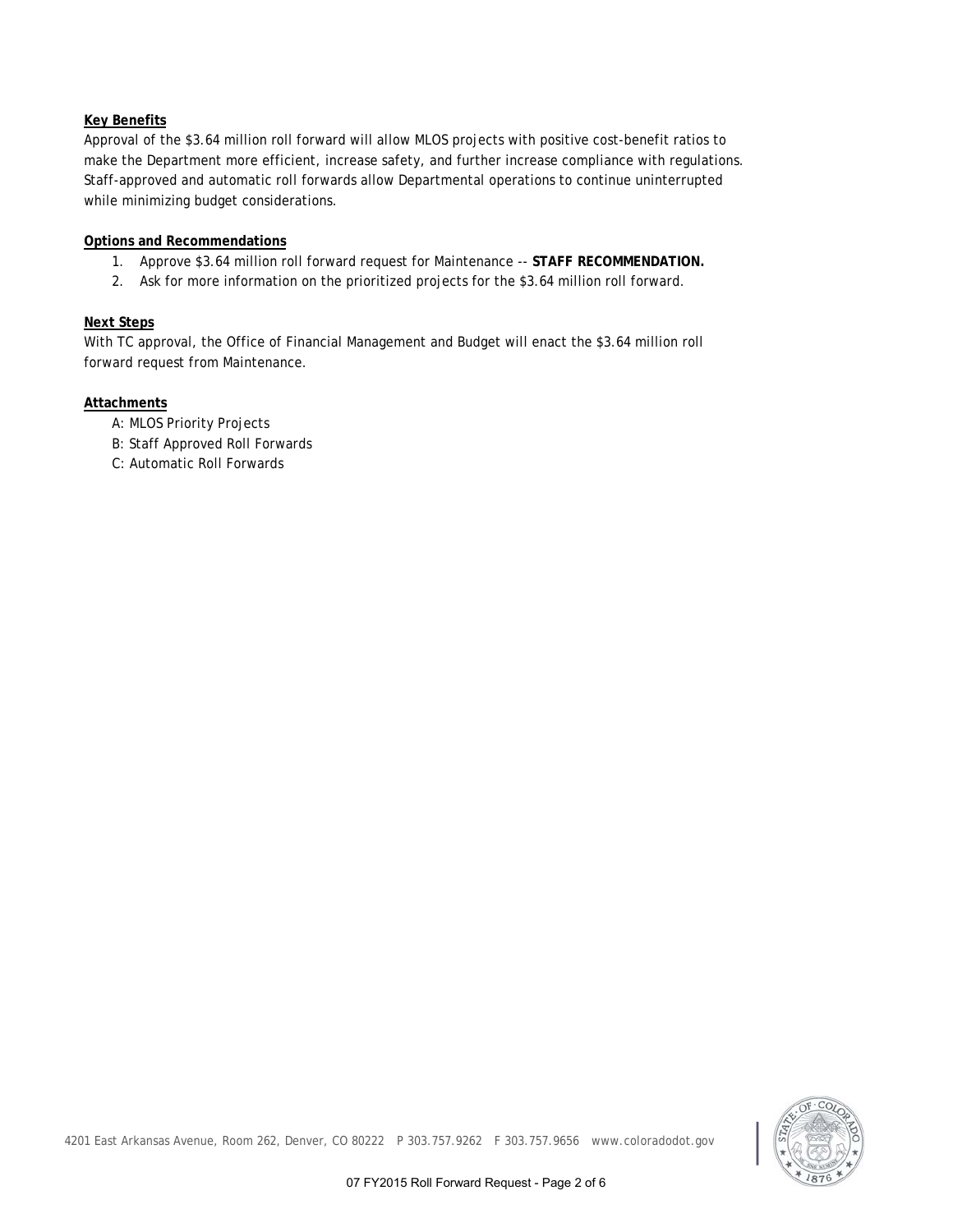# **Attachment A: MLOS Priority Projects**

| Project                                                              | <b>Priority</b> | <b>Justification of Requests</b>                                                                                                                                                                                                                                                                                                                                | <b>Consequences if not Funded</b>                                                                                                                                                                                                                                                                                                           | <b>Estimated Budget</b> |
|----------------------------------------------------------------------|-----------------|-----------------------------------------------------------------------------------------------------------------------------------------------------------------------------------------------------------------------------------------------------------------------------------------------------------------------------------------------------------------|---------------------------------------------------------------------------------------------------------------------------------------------------------------------------------------------------------------------------------------------------------------------------------------------------------------------------------------------|-------------------------|
| <b>SAP Software GEOe</b><br>and Work Manager                         | $\mathbf{1}$    | The additional SAP Modules will allow<br>CDOT to fully integrate GIS Data with<br>Financial Data in SAP. The Work<br>Manager module allows Maintenance<br>Work Orders to be performed on a<br>tablet in CDOT Vehicles.                                                                                                                                          | Lack of funding has<br>prohibited these<br>advancements from going<br>forward. Funding this<br>project from operations<br>will pull \$1,500,000 from<br>the maintenance<br>operations in the Regions.                                                                                                                                       | 1,000,000               |
| <b>NHI Maintenance</b><br>Leadership Academy                         | $\overline{2}$  | Colorado is the fourth state to host this<br>academy. The academy is focused on<br>developing maintenance management<br>practices.                                                                                                                                                                                                                              | Lack of funding for this new<br>program will pull the funds<br>for operations, as CDOT is<br>commented to hosting the<br>academy.                                                                                                                                                                                                           | 80,000                  |
| <b>US36</b><br>Concessionaire<br>Payment                             | 3               | This payment is above the contract<br>amount of \$690,000. The Contractor has<br>requested an inflation adjusted<br>payment of an additional \$80,000.                                                                                                                                                                                                          | The additional payment<br>will impact the Region 1<br>Maintenance budget and<br>cause critical operational<br>programs to be left<br>unfunded.                                                                                                                                                                                              | 80,000                  |
| <b>Bulk Tank Card Lock</b><br>System                                 | 4               | Technology Summit and regulatory<br>compliance. The highest risk for fuel<br>theft is our 64 bulk fuel tanks<br>throughout the state. These tanks are<br>regulated, but controls measures have<br>not been automated                                                                                                                                            | These capital<br>improvements at our<br>facilities are necessary to<br>provide the same fuel<br>controls processes to be<br>used on both the heaw<br>and light fleet.                                                                                                                                                                       | 1,500,000               |
| I-70 JOA Hotel Costs                                                 | 5               | The increase staffing requirements for<br>the I-70 Mountain Corridor create<br>shortfall in the ability to fill vacant<br>positions along the corridor. To backfill<br>the vacant positions, crews are<br>mobilized from around to the state to<br>fill the need. CDOT has blocked 20<br>rooms to house employees on the I-70<br>corridor from November to May. | The cost of housing these<br>employees is to be paid by<br>Region 3. As this is a<br>statewide priority, funding<br>to support the program will<br>help Regions continue to<br>supply resources. Lack of<br>funding will cause Regions<br>to loose support for the<br>program, as funding will<br>continue to be pulled from<br>operations. | 600,000                 |
| <b>Automatic Vehicle</b><br>Location (AVL) for<br><b>Heavy Fleet</b> | 6               | This important program will allow CDOT<br>to efficiently locate vehicles throughout<br>the state. These funds will continue<br>rolling out AVL in regions 2, 3 and 5.                                                                                                                                                                                           | Without these roll forward<br>funds, the implementation<br>of AVL will be delayed.                                                                                                                                                                                                                                                          | 380,000                 |
| <b>Total</b>                                                         |                 |                                                                                                                                                                                                                                                                                                                                                                 |                                                                                                                                                                                                                                                                                                                                             | 3.640.000               |



4201 East Arkansas Avenue, Room 262, Denver, CO 80222 P 303.757.9262 F 303.757.9656 www.coloradodot.gov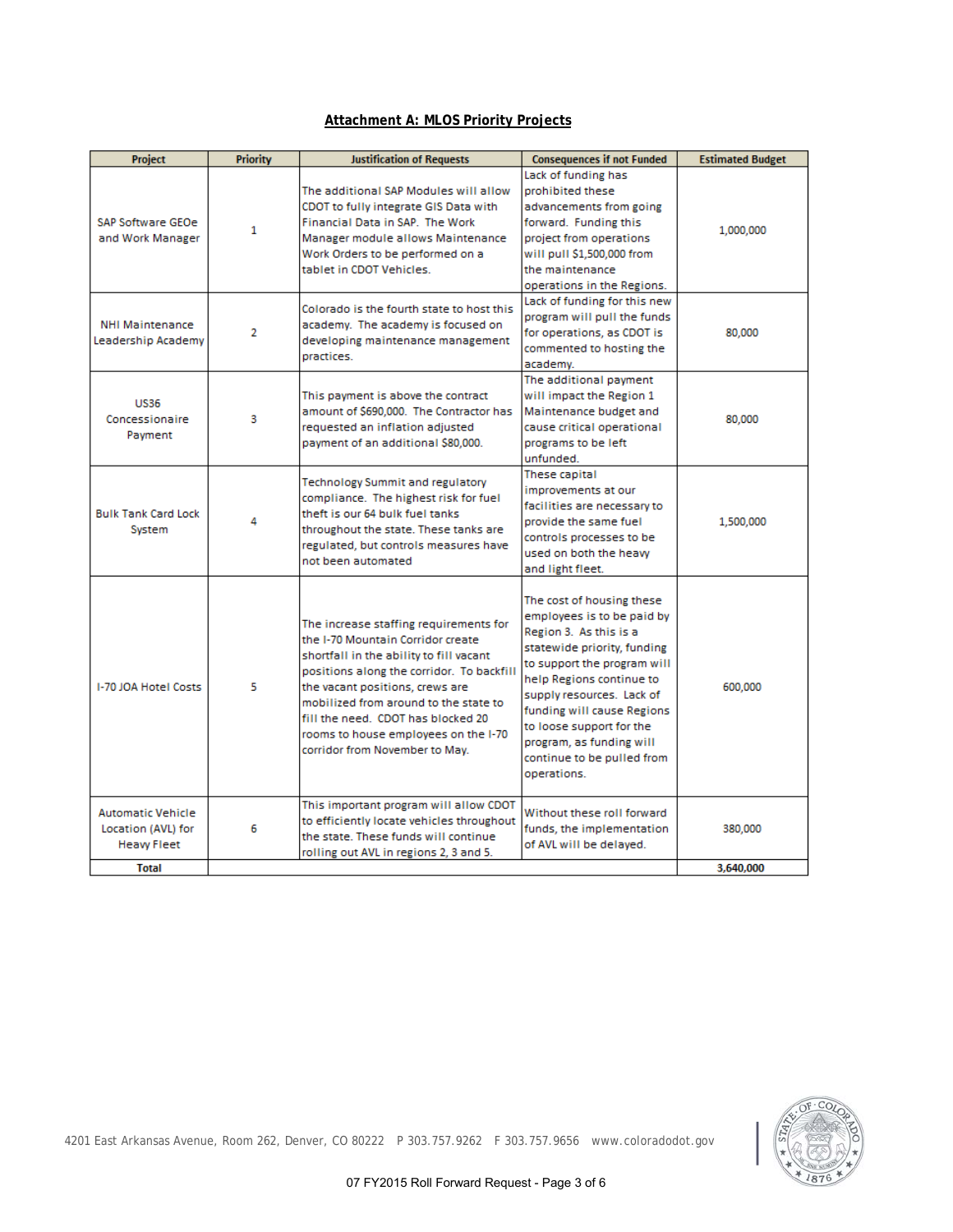| Attachment B: FY2015-16 Staff Approved Roll Forwards |  |
|------------------------------------------------------|--|
|------------------------------------------------------|--|

| Office                                            | <b>Total Requested</b> | <b>Staff Note</b>                                                                 |
|---------------------------------------------------|------------------------|-----------------------------------------------------------------------------------|
| Division of Transportation Development: \$544,487 | \$544,487              |                                                                                   |
| Program Management Office: \$959,811              | \$959,811              | Of the total, #761,571 is a request for additional indirect<br>spending authority |
| Office of Transportation Safety: \$1,016,289      | \$326,613              |                                                                                   |
| Office of Major Project Development: 874,706      | \$874,706              | This request is for additional indirect spending authority                        |
| Region 1: \$18,000                                | \$18,000               |                                                                                   |
| Region 2 Maintenance: \$62,515                    | \$62,515               |                                                                                   |
| Region 3: \$4,096                                 | \$4,096                |                                                                                   |
| Region 4: \$16,000                                | \$16,000               |                                                                                   |
| Region 5 Maintenance: \$230,000                   | \$230,000              |                                                                                   |
| <b>Total</b>                                      | \$3,036,228            |                                                                                   |



4201 East Arkansas Avenue, Room 262, Denver, CO 80222 P 303.757.9262 F 303.757.9656 www.coloradodot.gov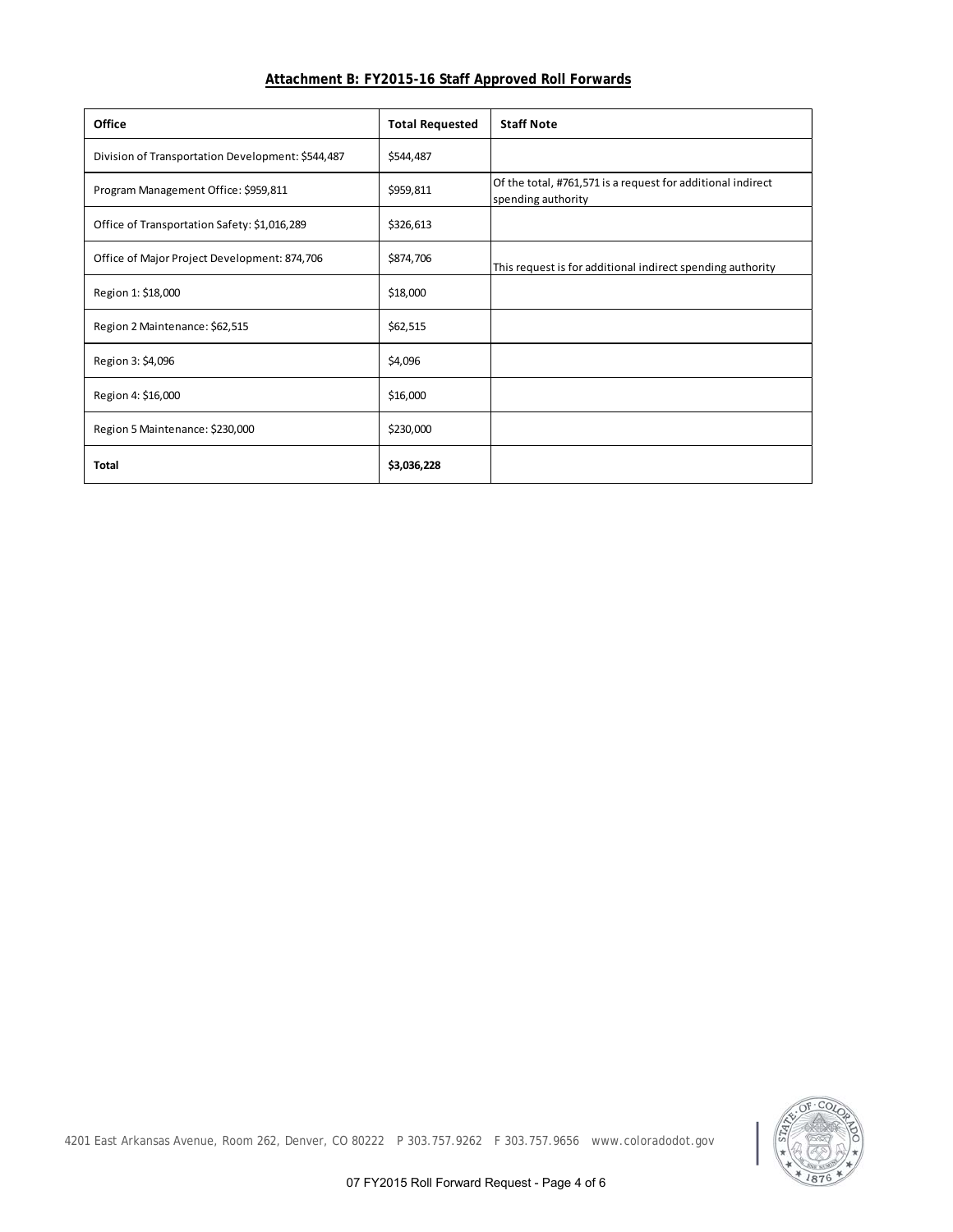# **Attachment C: Automatic Roll Forwards**

| Program                                                            | <b>Cost Centers</b>                                                                                                                                                                                 | <b>Roll Forward</b><br>Criteria                       | Justification                    | Project or<br>Operating<br>Expense | Responsible<br>Party                  | <b>FY15</b><br>Estimated<br>Roll<br>Forward |
|--------------------------------------------------------------------|-----------------------------------------------------------------------------------------------------------------------------------------------------------------------------------------------------|-------------------------------------------------------|----------------------------------|------------------------------------|---------------------------------------|---------------------------------------------|
| <b>Bridge Enterprise</b><br>(BE)                                   | B8800-538, B88AD-538, B88MS-<br>538, B88SP-538                                                                                                                                                      | All fund balances                                     | Statutory                        | <b>Both</b>                        | BE Board/OFMB                         | 6,059,988                                   |
| High Performance<br>Transportation<br>Enterprise (HPTE)            | T8620-536, T8630-536, T8640-<br>536, T8650-536, T8700-537                                                                                                                                           | All fund balances                                     | Statutory                        | Both                               | <b>HPTE</b><br>Board/OFMB             | 4,905,416                                   |
| <b>FASTER Transit</b>                                              | D9620-010, D9635-010, D9636-<br>010, D9637-010, D9638-010                                                                                                                                           | All fund balances                                     | Statutory                        | Operating                          | <b>DTR</b>                            | 4,970,796                                   |
| Aeronautics                                                        | V0090-020, VDG15-033, V0091-<br>020, V009J-020, V0095-032,<br>V009A-033, V009D-033, V009E-<br>033, V009F-033, V009N-033,<br>V009R-033, V009T-033, V009W-<br>033, V009X-033, V009Z-033,<br>VDGPC-033 | All fund balances                                     | Statutory                        | Both                               | Aero Board                            | 27,215,666                                  |
| Motorcycle<br>Operator Safety<br>Training (MOST)                   | ST890-309, ST892-309, ST895-<br>308                                                                                                                                                                 | All fund balances                                     | Statutory                        | <b>Both</b>                        | Office of<br>Transportation<br>Safety | 486,355                                     |
| Law Enforcement<br>Assistance Fund<br>(LEAF)                       | ST880-307, ST882-307, ST885-<br>304                                                                                                                                                                 | All fund balances                                     | Statutory                        | <b>Both</b>                        | Office of<br>Transportation<br>Safety | 868,233                                     |
| Heavy Road<br>Equipment                                            | S0247-010, S0270-010                                                                                                                                                                                | All fund balances                                     |                                  | 2009 CFO Memo Capital Purchases    | Maintenance<br>Division               | 9,556,947                                   |
| Property Pool                                                      | SM265-010, S0014-010                                                                                                                                                                                | All fund balances                                     |                                  | 2009 CFO Memo Capital projects     | DAS--Property<br>Manager              | 22                                          |
| Intelligent<br>Transportation<br>Systems (ITS)                     | OI440-010                                                                                                                                                                                           | All fund balances                                     | 2009 CFO Memo                    | Both                               | TSM&O--ITS<br><b>Branch</b>           | 6,145,054                                   |
| Non-road, non-<br>computer (other)<br>equipment.                   | E0249-010, R1001-010, R2001-<br>010, R3001-010, R4001-010,<br>R5001-010                                                                                                                             | Only fund balances<br>associated with<br>encumbrances | Previous Budget<br>Director Memo | Capital Purchases                  | Project Support<br>& Region RTDs      | 18.816                                      |
| Transportation<br>Engineering<br><b>Training Program</b><br>(TETP) | S0193-010                                                                                                                                                                                           | All fund balances                                     | 2009 CFO Memo                    | Operating                          | Office of<br>Employee<br>Development  | 320,517                                     |
| Total                                                              |                                                                                                                                                                                                     |                                                       |                                  |                                    |                                       | 60,547,810                                  |



4201 East Arkansas Avenue, Room 262, Denver, CO 80222 P 303.757.9262 F 303.757.9656 www.coloradodot.gov